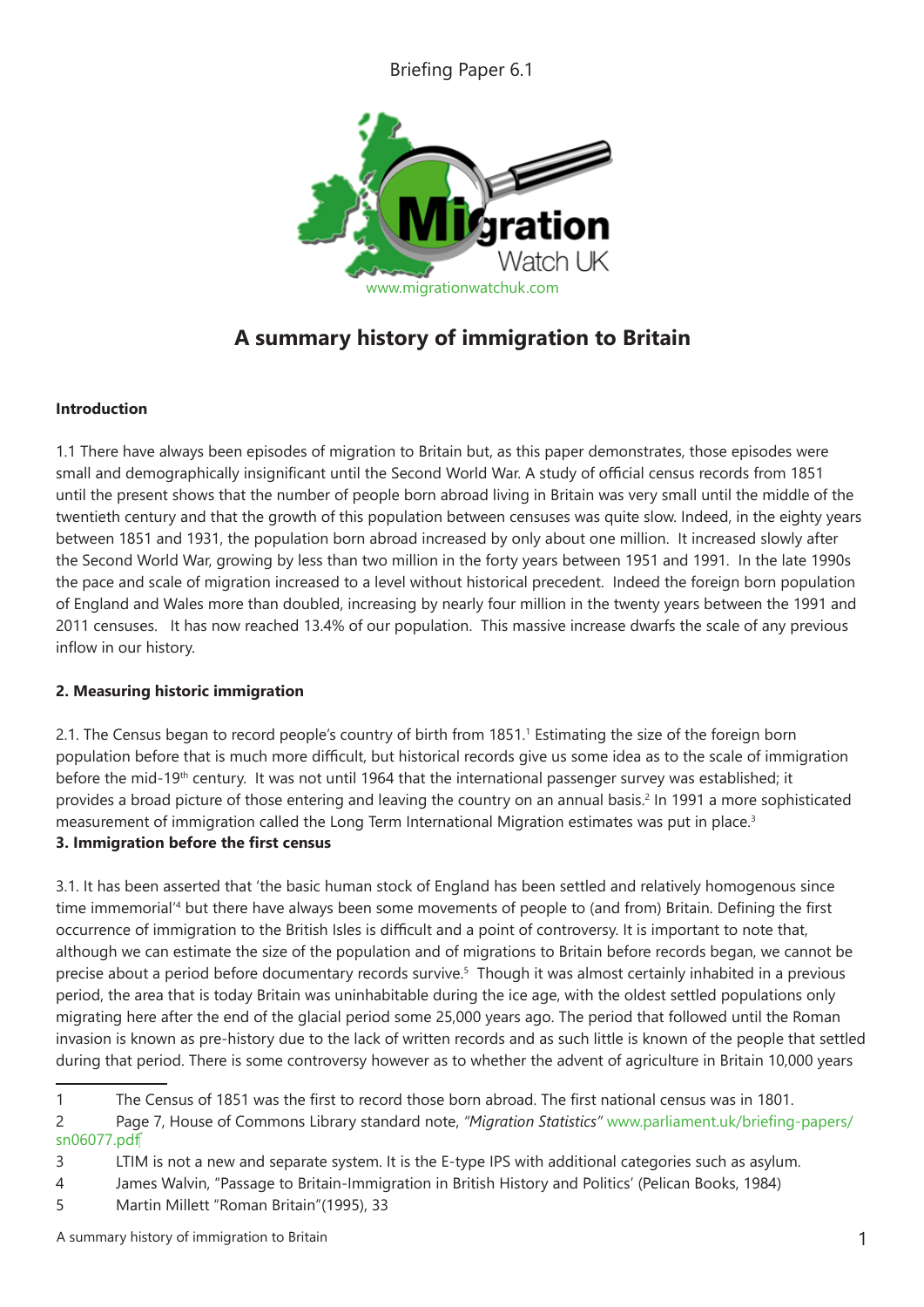ago was the result of cultural diffusion or the migration of peoples. In the first millennium AD, Britain experienced considerable inward flows of people although estimates of invaders and settlers are still uncertain.

# **4. The Roman period**

 4.1. It is widely accepted that, during the Roman occupation, the population of Britain was as large as it was during the Middle Ages, <sup>6</sup> and, although estimates vary, most would accept a figure of 4-5 million.<sup>7</sup> There is some evidence of migration to Roman Britain from other parts of the Empire, but there is considerable evidence to suggest that 'the population of Roman Britain remained overwhelmingly indigenous.'8 Indeed, while the Roman invasion force consisted of '45,000 men'<sup>9</sup> the garrison that was left in its place was usually smaller-falling from a peak of about 55,000 in the first century to a low of about 10,000-20,000 in the fourth century.<sup>10</sup> The administration of the country was left largely to the British, with one historian describing a 'relatively small number of Roman officials' with most of the 'day to day work entrusted to the Romanized British.<sup>'11</sup> Including the Army's dependants, there were probably 125,000 migrants<sup>12</sup> in the British Isles out of a population of 4 million, about 3%.

## **5. Anglo Saxons ,Vikings and Normans**

5.1. The population of Britain declined markedly after the end of the Roman occupation, perhaps falling to as low as one and quarter million.<sup>13</sup> In the period of upheaval that followed the end of the Roman Empire, England experienced invasions and settlement by Germanic tribes such as the Jutes, Angles and Saxons.14 The size and scale of the migrations that followed is a matter of historical debate. While the culture of the Anglo Saxons had become predominant in England a few centuries later and there is no doubt that a migration of Anglo-Saxons took place, the size and scale of it is disputed. Some historians advance a model in which only relatively small numbers of Germanic settlers came to England 15 but in which the people became Germanic through a process of acculturation compounded by the fact that those in positions of authority were Anglo-Saxon. Others argue that there was a large scale migration of Germanic people to Britain.<sup>16</sup> Most Historians have veered toward the minimalist model.<sup>17</sup> It is widely accepted that inflows from the subsequent Viking and Norman invasions were much smaller and less demographically significant. It has been estimated that the inflows from Viking invasions may have made up as much as 4-8% of the total population. Despite the huge significance of the Norman conquest of 1066, the numbers of Normans that followed William the Conqueror to England are accepted by most historians as being small. Indeed, one historian states that 'only ten thousand or so Frenchmen followed in William's footsteps-less than one percent of the population.'18 Other Historians point to higher inflows, with some estimating that Norman settlers eventually made up as much as 5% of the population.<sup>19</sup> Regardless of the size of their migration, the Normans made a tremendous impact on England; quickly becoming the country's governing elite and biggest landowners.

15 Bassett, 1989 Esmonde Clearly 1989

<sup>6</sup> Peter Salway "Roman Britain- A very short introduction", (Oxford University Press, 2000), p.1

<sup>7</sup> Don Henon "The Origins of the Anglo-Saxons" (Anglo-Saxon books, 2006),

<sup>8</sup> Ibid, p.28

<sup>9</sup> David Shotter, "Roman Britain" (1998, Routledge), p.16

<sup>10</sup> Martin Millett "Roman Britain" (1995), p.37

<sup>11</sup> David Shotter, "Roman Britain" (1998, Routledge), p.38

<sup>12</sup> David Shotter, "Roman Britain" (1998, Routledge) p.37

<sup>13</sup> Valerie Hetet, 'Life in Saxon and Viking Britain'

<sup>14</sup> Ibid, page 3

<sup>16</sup> Don Henson "The Origins of the Anglo-Saxons" (Anglo-Saxon books, 2006), p. 50

<sup>17</sup> Ibid, p.53

<sup>18</sup> Winder, R "Bloody Foreigners-The Story of Immigration to Britain", p.24, cited in David Conway' "A Nation of Immigrants? A Brief Demographic History of Britain?" p.32

<sup>19</sup> Miles D, "The Tribes of Britain" (London, 2005), p.236, cited in David Conway "A Nation of Immigrants? A Brief Demographic History of Britain" p.32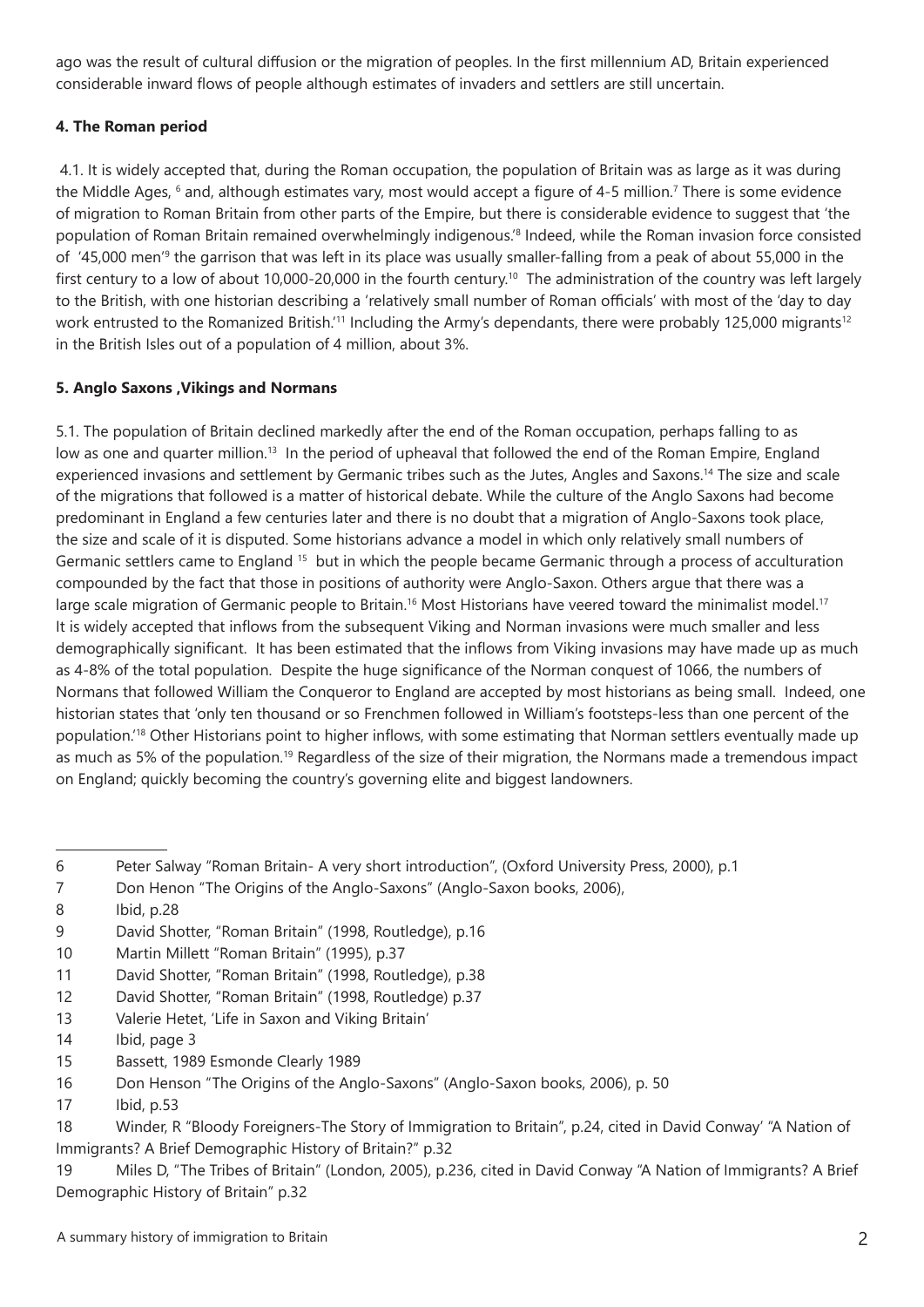#### **6. The Middle Ages**

6.1. One of the next examples of migration to the British Isles was the 'very small minority'20 of Jewish people that lived in England in the Middle Ages and who were subsequently expelled in 1290.<sup>21</sup> Quite sizable numbers of Flemings also came to England in the middle ages, bringing with them knowledge of industries and crafts not present in the country at the time.

#### **7. The sixteenth century onwards**

7.1. It is arguable that the first wave of migrants to the contemporary British Isles arrived in the sixteenth century<sup>22</sup>, as England became a trading power. By the beginning of the seventeenth century, England was still largely homogenous. Even London was not particularly diverse. In 1610, it was estimated that about 10,000 of the 300,000 people living in London were born abroad. <sup>23</sup> A London doctor in the late eighteenth century decided to record the birthplace of his patients and found that just one in sixty was born abroad.<sup>24</sup>

#### **8. African Migration**

8.1. As the nation became increasingly involved in the slave trade from the sixteenth century onwards, one of the by-products was the importation of a small number of unwilling Africans<sup>25</sup> and by the beginning of the seventeenth century there was an established African community in England.26 From the 1650s the numbers of Africans brought to the British Isles began to increase markedly<sup>27</sup> and by the late eighteenth century there is documented evidence that tens of thousands of people of African descent lived in Britain. 28 Most estimates range between 10,000 and  $20,000^{29}$ , <sup>30</sup> with some outlying estimates of 30,000. Some have estimated14,000-20,000<sup>31</sup> for London alone in the late eighteenth century out of a population of about 675,00032. These larger estimates are contentious with the historian

20 James Walvin, "Passage to Britain-Immigration in British History and Politics' (Pelican Books, 1984), p.20 21 Ibid

22 Fyer, P. *"Staying Power: The History of Black People in Britain"* (London, 1984)

23 Hermann Kellenbenz *Immigrants and Minorities in British Society* in Colin Holmes (eds.) (Allen & Unwin, 1978)

24 Dr Bland, of Westminster General Dispensary recorded the birthplaces of patients between 1774 and 1781. His sample included 3246 people. Of that total, 824 or 25% had been born in London, 1870 or 58% were born in other counties of England or Wales, 209 or 6.5% were born in Scotland, 280 or 8.6% were born in Ireland and 53 or 1.64% were born abroad. Cited in E.D. George's *London Life in the Eighteenth Century* (LSE, 1951), p.111 25 Ibid, page 8

26 In 1596, Queen Elizabeth 1 issued an order that all Black people should be deported from England and the effort failed and the order was reissued in 1601. Cited in Fyer, P. "Staying Power: The History of Black People in Britain" (London, 1984)

#### 27 Ibid

28 Iin 1764, for example the *Gentleman's Magazine* estimated that there were 20,000 black people living in London alone, while in1772, another estimate put the number in the whole of England at 15,000. The first scholarly work to deal with Britain's black population was the 1921 book *London Life in the Eighteenth Century*, which documented a small but well integrated black population in the Capital. The BBC cite there being 14,000 Black people living in England in 1770. http://news.bbc.co.uk/hi/english/static/in\_depth/uk/2002/race/short\_history\_of\_immigration. stm#1500

29 Except from The Gentleman's Magaine 1764, vol.34 p.493 *"The practice of importing Negroes into the Kingdom is said to be already a grievance that requires a remedy and yet it is every day encouraged, insomuch that the number in this metropolis only is supposed to be near 20,000."* Cited in Nigel File and Chris Power *Black Settlers in Britain 1555- 1958* (Heinemann Educational Books 1981) page 1

30 In the 1771-1772 Somerset vs. Stewart legal case which found that chattel slavery was unsupported in English law, Lord Mansfield accepted that there were between 14,000 and 15,000 slaves in Britain. Cited in E.D. George *London Life in the Eighteenth Century* (LSE, 1951), p.134

31 Tessa Hosking, *Black People in Britain* (Macmillan Education, 1984), p.45

32 Nigel File and Chris Power *Black Settlers in Britain 1555-1958* (Heinemann Educational Books, 1981), p.1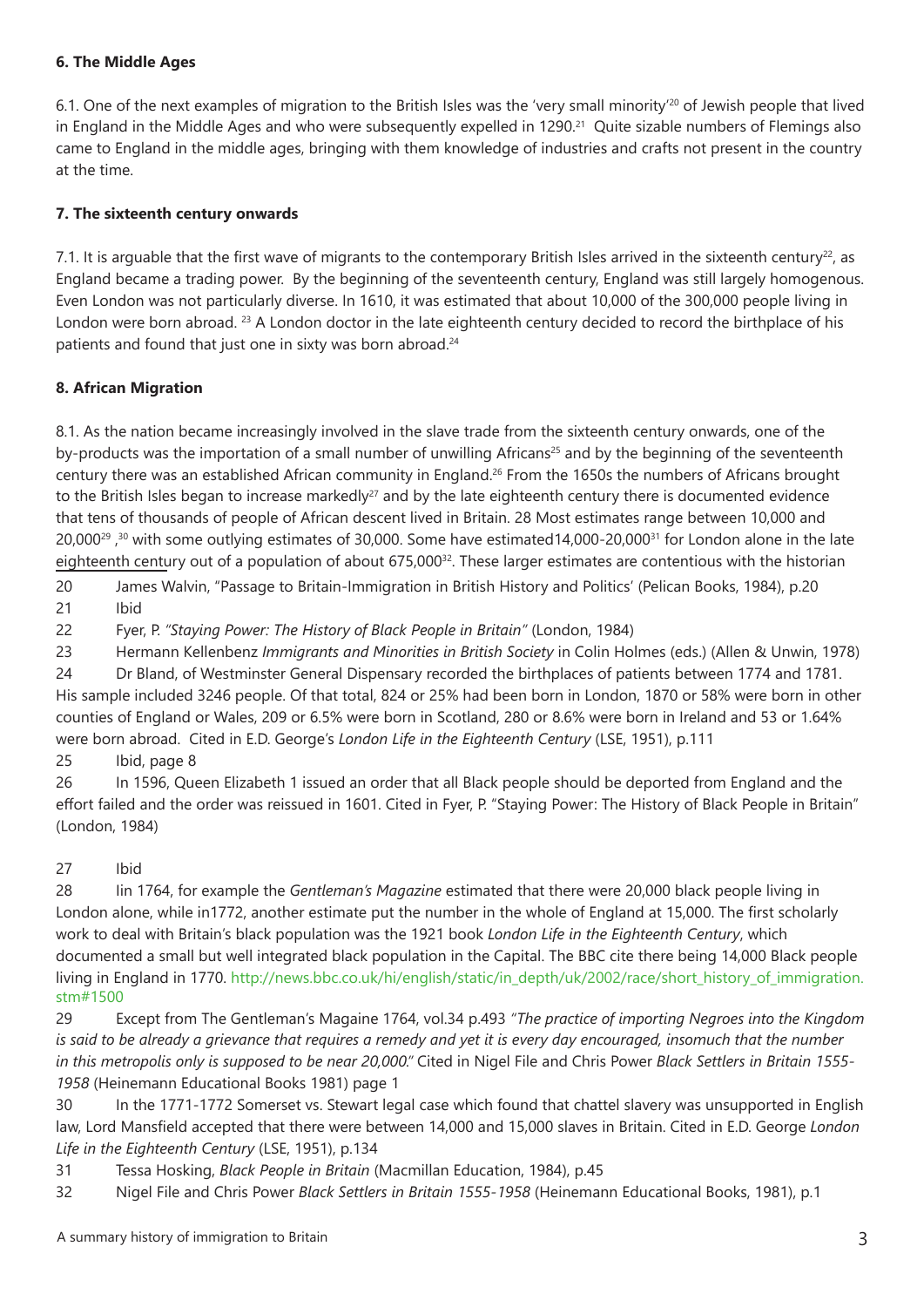Folarin Shyllon stating that the number never exceeded 10,000 nationally.33 Most would accept that there is no way of knowing the exact number<sup>34</sup> and would agree that, with the absence of a census or any official measurement of migrants in and out of the country, any estimate of the proportion that was foreign or native born is uncertain. 35 After 1807 it was illegal to import slaves into Britain, which meant the almost total cessation of African migration <sup>36</sup> and the rapid decline of the African population thereafter.<sup>37</sup>

# **9. Jewish Migration**

9.1. Although Jews were expelled from England in 1290, Jewish immigration resumed centuries later and by1734 it was estimated that were around 6,000 Jews in England.38 In 1800, it was estimated that there were around 15,000-20,000 Jewish people living in Britain.<sup>39</sup> In the 19<sup>th</sup> Century Jewish people from Eastern Europe immigrated to the UK in fairly sizable numbers. This number had been fuelled by Jewish migrants fleeing unrest in Russia and Eastern Europe. There was so much concern among the public and government about the level of Jewish immigration that in 1905 the Aliens Act was introduced designed to curb it.<sup>40</sup> Despite migrants from a variety of backgrounds coming to Britain from the sixteenth century onwards, only Jews really ever settled in appreciable numbers.<sup>41</sup> By the 1940s, the Jewish population of Britain was about 400,000 and had come mostly in four major waves.<sup>42</sup> The first of those waves broadly consisted of merchants from Portugal, Amsterdam and other Western European Commercial Cities in the sixteenth century, which was followed by the arrival of poor Jews from other parts of Europe in the 18<sup>th</sup> Century. At the end of the 19<sup>th</sup> century a larger wave came from Tsarist Russia and Eastern Europe. Another wave from Nazi Germany came in the 1930s- with perhaps as many as 100,000 coming.

# **10. European Migration**

10.1. French Protestants, or Huguenots first arrived in numbers from France after the St Bartholomew's Day massacre in Paris in 1572. After political unrest in France in the late  $17<sup>th</sup>$  Century<sup>43</sup> Huguenots again migrated to Britain in their thousands, with some sources claiming that 50,000 eventually came from the combined episodes of migration.<sup>44,45</sup> In 1709 German refugees known as 'Poor Palatines', fleeing French invasion, began to move to England with perhaps as many as 13,000 arriving. There is also a long standing history of migration from Eastern Europe to the UK. Polish merchants began arriving in England in the sixteenth century, and in the eighteenth century, a number of Polish Protestants immigrated to England. After the failed uprising against the Russian Empire in the 1831, several thousand

<sup>33</sup> Folarin Shyllon states that the Black population in the eighteenth century was constantly 'in flux' and was quite transient. He states that 'after weighing these factors, it seems that the black population of Britain throughout the eighteenth century at any given time could not have exceeded 10,000.' From *Black People in Britain 1555-1833*  cited in Tessa Hosking *Black People in Britain* (Macmillan Education, 1984), p.45

<sup>34</sup> Tessa Hosking, says 'in the 1760s and 1770s estimates were made that varied widely. They ranged from 14,000-30,000 for the whole Kingdom and 14,000-20,000 for London alone.' *Black People in Britain* (Macmillan Education, 1984), p.45

<sup>35</sup> E.D. George's *London Life in the Eighteenth Century* (LSE, 1951), p.110

<sup>36</sup> http://news.bbc.co.uk/hi/english/static/in\_depth/uk/2002/race/short\_history\_of\_immigration.stm#1500

<sup>37</sup> Tessa Hosking, *Black People in Britain* (Macmillan Education, 1984), p.46

<sup>38</sup> E.D. George's *London Life in the Eighteenth Century* (LSE, 1951), p.111

<sup>39</sup> Ibid, p.27

<sup>40</sup> Ibid, p.62

<sup>41</sup> Ibid, p.73

<sup>42</sup> *Jews in Britain-Origin and Growth of Anglo Jewry* (1943) This publication states that the Jewish population increased from 300,000 in 1931 to 370,000 in 1938. p.7

<sup>43</sup> The revocation of the Edict of Nantes in 1685.

<sup>44</sup> James Walvin, "Passage to Britain-Immigration in British History and Politics' (Pelican Books, 1984), page 28.

<sup>45</sup> It is estimated that by 1700, about 50,000 Huguenots had settled in England. They may have made up as much as 1% of England's total population in 1700, according to Materlene Frow's *The Roots of the Future: Ethnic Diversity in the Making of Britain* (London: CRE, 1996), p.13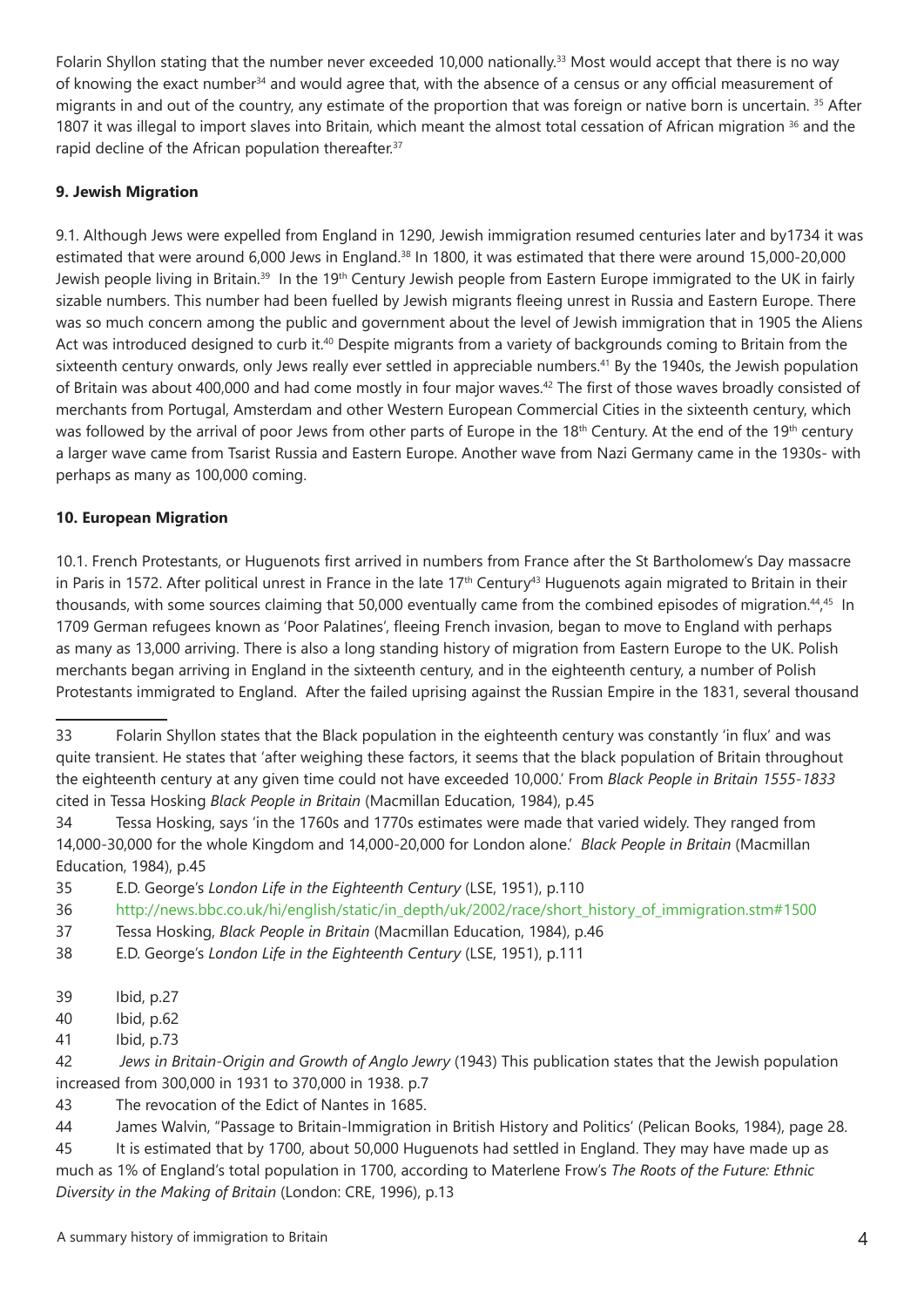Polish insurgents moved to London. By the 1901 Census there were 82,844 Eastern Europeans living in Britain.<sup>46</sup> During the Second World War, hundreds of thousands of Poles were stationed in Britain and the Polish resettlement Act of 1947 offered citizenship to 200,000 Polish soldiers who did not wish to return to a Soviet dominated Poland. The 1951 Census subsequently recorded 162,339 Poles living in Britain.<sup>47</sup> After the Second World War quite large numbers of other Eastern Europeans were allowed to settle in Britain<sup>48</sup> many of whom were actively recruited to work in Britain as part of an overseas workers scheme- one of the very few episodes of a 'guest workers' scheme in British history.

## **11. Asian and American Migration**

11.1. People also came to Britain from the Indian Sub-Continent from the 18<sup>th</sup> Century onwards,<sup>49</sup> with the importation of domestic workers from India becoming more popular in the 19<sup>th</sup> century.<sup>50</sup> However, the numbers were small; one estimate puts the number of Indians in Britain at the start of the 19<sup>th</sup> Century as a 'few hundred' <sup>51</sup> while another source claims that in 1814, 2,500 Indians came to Britain.<sup>52</sup> There is evidence that African and Chinese sailors established small communities' in the port cities of the British Isles in the latter part of the 19<sup>th</sup> century.<sup>53</sup> Very small numbers of Chinese people came to Britain from 1860 onwards, with census records showing that they were a tiny community. In 1901, there were just 387 Chinese nationals in Britain and in 1911, just 1,219.54 There were also fairly large number of Americans in Britain in the 19<sup>th</sup> Century; 18,496 at the census of 1881 and 16,860 in 1891.<sup>55</sup> Some Historians estimate that the number of Chinese and African born migrants was so small that it was only about a tenth of the number of Americans resident at those two censuses.<sup>56</sup>

## **12. Commonwealth Migration**

12.1. Small numbers of people born in the colonies of Australia, New Zealand, Canada and South Africa also migrated to Britain. These people were often themselves the descendants of British emigrants.

12.2. As the foregoing demonstrates, Britain has always experienced migrations but, before the mid twentieth century, most inflows were very small in scale and the more substantial ones were short-lived. For the most part, their impact was not so much demographic as economic and cultural - and often beneficial.

#### **13. Commonwealth Immigration after World War Two**

13.1. The British Nationality Act 1948 granted the subjects of the British Empire the right to live and work in the UK. Commonwealth citizens were not, therefore, subject to immigration control but the Home Office estimate is that the net intake from January 1955 to June 1962 was about 472,00057. From 1962 onwards, successively tighter immigration controls were placed on immigration from the Commonwealth. In the 1960s New Commonwealth citizens were admitted at the rate of about 75,000 per year. In practice the new immigration controls resulted in only a modest

46 James Walvin, "Passage to Britain-Immigration in British History and Politics' (Pelican Books, 1984) P.62

47 Burrell, Kathy (2002). "Migrant memories, migrant lives: Polish national identity in Leicester since 1945" (PDF). *Transactions of the Leicestershire Archaeological and Historical Society* (76): p.60

48 For example, the number of Polish born people recorded at the 1951 Census was 162,339. Cited in C Holmes, *John Bull's Island-Immigration and British Society* (Macmillan, 1988) p's 168, 211-212.

49 http://www.nationalarchives.gov.uk/pathways/blackhistory/intro/intro.htm

50 http://news.bbc.co.uk/hi/english/static/in\_depth/uk/2002/race/short\_history\_of\_immigration.stm#1500

51 Rosina Visram estimates the number as being 'several hundred' at the beginning of the 19<sup>th</sup> century in *Peoples on the Move-Indians in Britain* (1987), p.1

52 E.D. George *London Life in the Eighteenth Century* (LSE, 1951), p. 138

53 http://news.bbc.co.uk/hi/english/static/in\_depth/uk/2002/race/short\_history\_of\_immigration.stm#1500

54 JP May *The Chinese in Britain* in Colin Holmes (eds.) *Immigrants and Minorities in British Society* (Allen & Unwin, 1978), p.121

- 55 James Walvin, "Passage to Britain-Immigration in British History and Politics" (Pelican Books, 1984), p.74 56 Ibid
- 57 Control of immigration: statistics UK 1999: table 6.6 footnote 1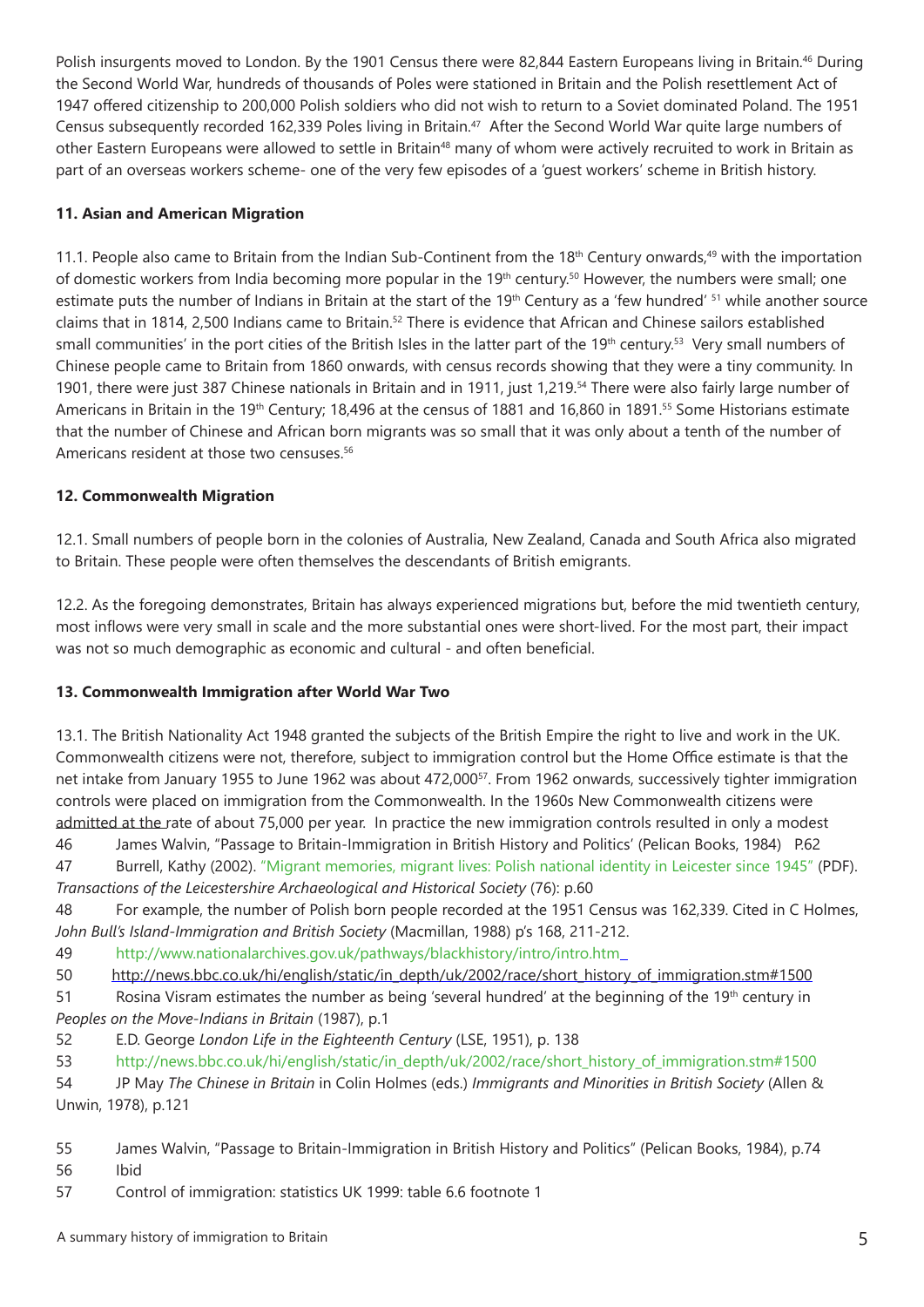reduction in Commonwealth immigration. The average number of acceptances for settlement in the 1970s was 72,000 per year; in the 1980s and early 1990s it was about 54,000 per year. From 1998 onwards, numbers began to increase very substantially.58 In 1998, net Commonwealth migration leapt to 82,000 and continued to grow before peaking at 156,000 in 2004 before beginning to decline. Some historians argue that the majority of early "New Commonwealth migrants" were, in fact, British settlers and colonial officials and their descendants returning from Britain's former colonies.59

## **14. Historic 'foreign born' population- recorded in censuses**

14.1. Census data indicates that the foreign born population grew rather slowly between 1851 and 1931. Although it increased from 100,000 to 700,000, the general population of the country also saw a large increase, more than doubling from 18 million to 40 million. Thus the percentage of the population that was foreign born increased from 0.5% in 1851 to just 1.75% in 1931. This underlines the fact that, before the Second World War, immigration levels were low.

14.2. Figure one: The bar chart below shows the percentage of the population of England and Wales that was 'foreign born'<sup>60</sup> at every census between 1851 and 2011.<sup>61</sup> There was no census conducted in 1941, due to the Second World War.

14.3. After the war, immigration increased, but this did not have a marked effect on the size of the foreign born population between the 1951 and 1961 census, with the number only increasing by about 225,000. The pace of change between the 1961 and 1971 censuses was quicker- increasing by almost a million in a decade. Between 1971 and 1981, the foreign born population only grew by about 100,000 and then by about 400,000 in the subsequent decade.

14.4. It was in the next decades that the pace and scale of immigration increased dramatically. Between 1991 and 2001 the foreign born population increased by about 1.1 million (with by far the highest levels of immigration taking place from 1997 onwards). It then increased by almost three million between 2001 and 2011. The change in the size of the foreign born population between 2001 and 2011 was absolutely without precedent in British history.

14.5. Table one shows the foreign born population of England and Wales, the total population, the Irish born population and the percentage of the population that was foreign born (excluding those born in Ireland up to and including the 1921 census, but not thereafter) at sucessive censuses between1851 and 2011.

59 AS Hasley *Trends in British Society since 1900-A quide to the changing social structure of Britain*, p454

60 Censuses between 1851 and 1931 used a number of categories to record people born abroad. These categories were: those born in British Dominions or Colonies, those who were British subjects by naturalisation, those who were Aliens or had no stated Nationality, those born at sea and those whose birthplace was not stated. For purposes of this report, all the afore mentioned categories have been included in the 'foreign born' total. Those born in Ireland have been excluded from the category foreign born. Ireland was part of the United Kingdom until 1921 and we have chosen to exclude those born in Ireland from the foreign born category because of this unique historical connection.

<sup>58</sup> Control of Immigration: statistics UK 1999: table 6.6

<sup>61</sup> All data used in the report is taken from official census records, as provided by the official census upon request.